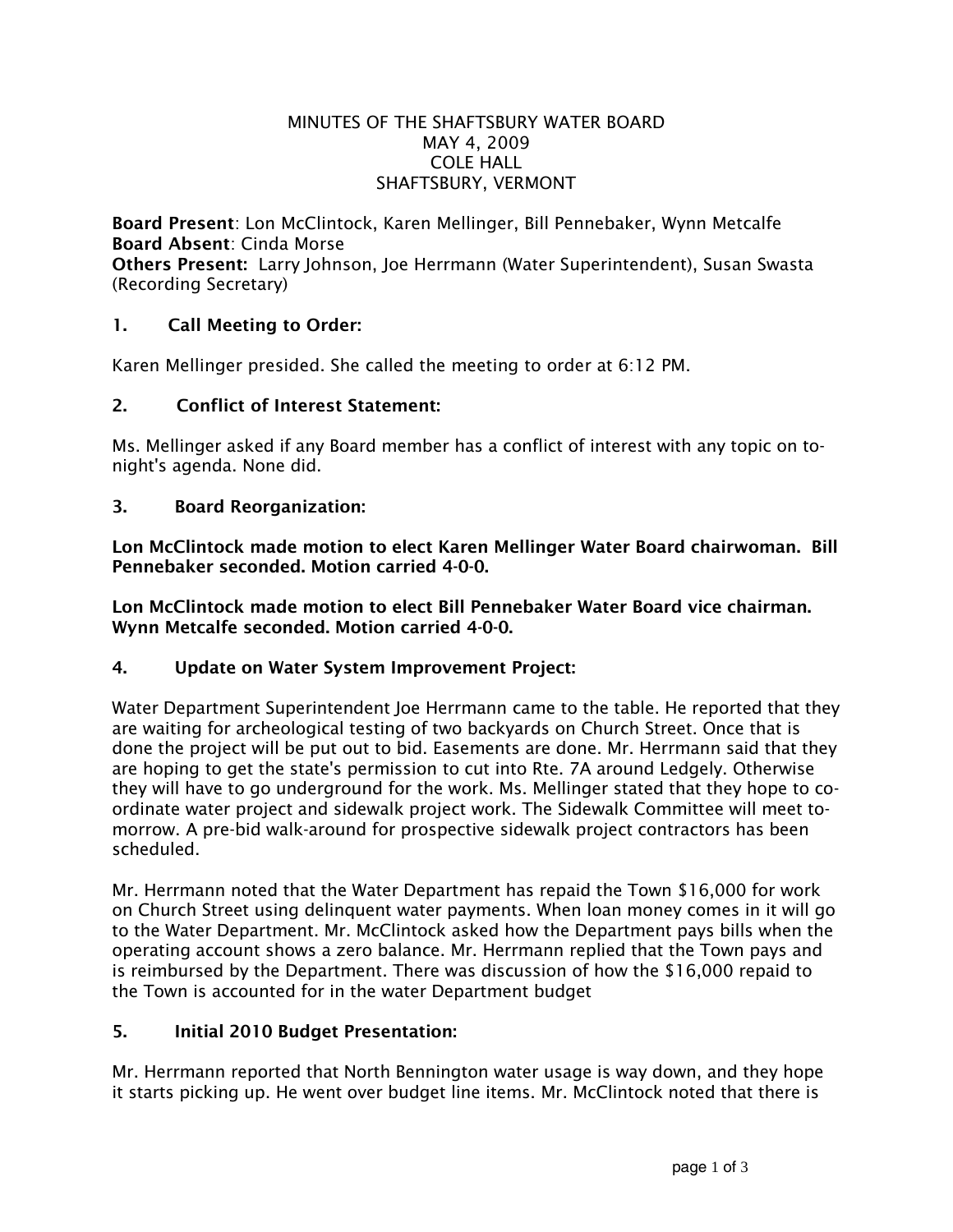no bond service amount included in the budget, Ms. Mellinger replied that this is because they do not know how much it will be yet. Mr. McClintock recommended using maximum project cost numbers to generate an estimate. Ms. Mellinger will talk to Mark Youngstrom about this.

Mr. McClintock asked why there is nothing in the budget for contingencies. He is not comfortable with the Town being the reserve if something unexpected comes up. There was a brief discussion of the need for a contingency fund. Ms. Mellinger and Mr. Herrmann thought that there would be money left over from the bond. Mr. McClintock and Mr. Metcalfe thought that there would not, because the state will just reimburse for actual expenses. Everyone agreed that a contingency fund is a good idea.

Mr. McClintock asked when the budget has to be approved, and Mr. Herrmann replied that the date is July 1.

## 6. Review of 5-Year Plan:

There was discussion of the Water Department capital plan. It was agreed that money set aside for meters should be banked until there is time to put them in. Mr. Metcalfe asked if \$4,000 for installing a toilet is justified by garage activity. Mr. Pennebaker suggested that the portable toilet might be cleaned and pumped more frequently instead. Mr. Herrmann said that it may be possible to put a toilet in the planned storage shed extension, and do both for \$4,000.

Mr. McClintock suggested that, if they can't put in meters this year, they think about using the \$3,770 to buy a truck now instead of later. He noted that truck prices are down now. Mr. Herrmann agreed that the present truck will need some repairs and has over 100,000 miles on it. Mr. McClintock and Ms. Mellinger recommended replacing it this year if another truck can be found.

### 7. Water Superintendent Report:

There was no additional information to report.

### 8. Minutes of March 31, 2009:

### March 31, 2009 Water Board minutes

### Mr. McClintock made motion to approve March 31 minutes. Mr. Metcalfe seconded.

In reference to the vote to appropriate easement payments when the easements were given, Ms. Mellinger asked that the minutes be amended to state that homeowners are aware that easement payments will be made when the loan is paid to the Town. All agreed.

### March 31, 2009 minutes were approved as amended 4-0-0.

9. Public Comments: